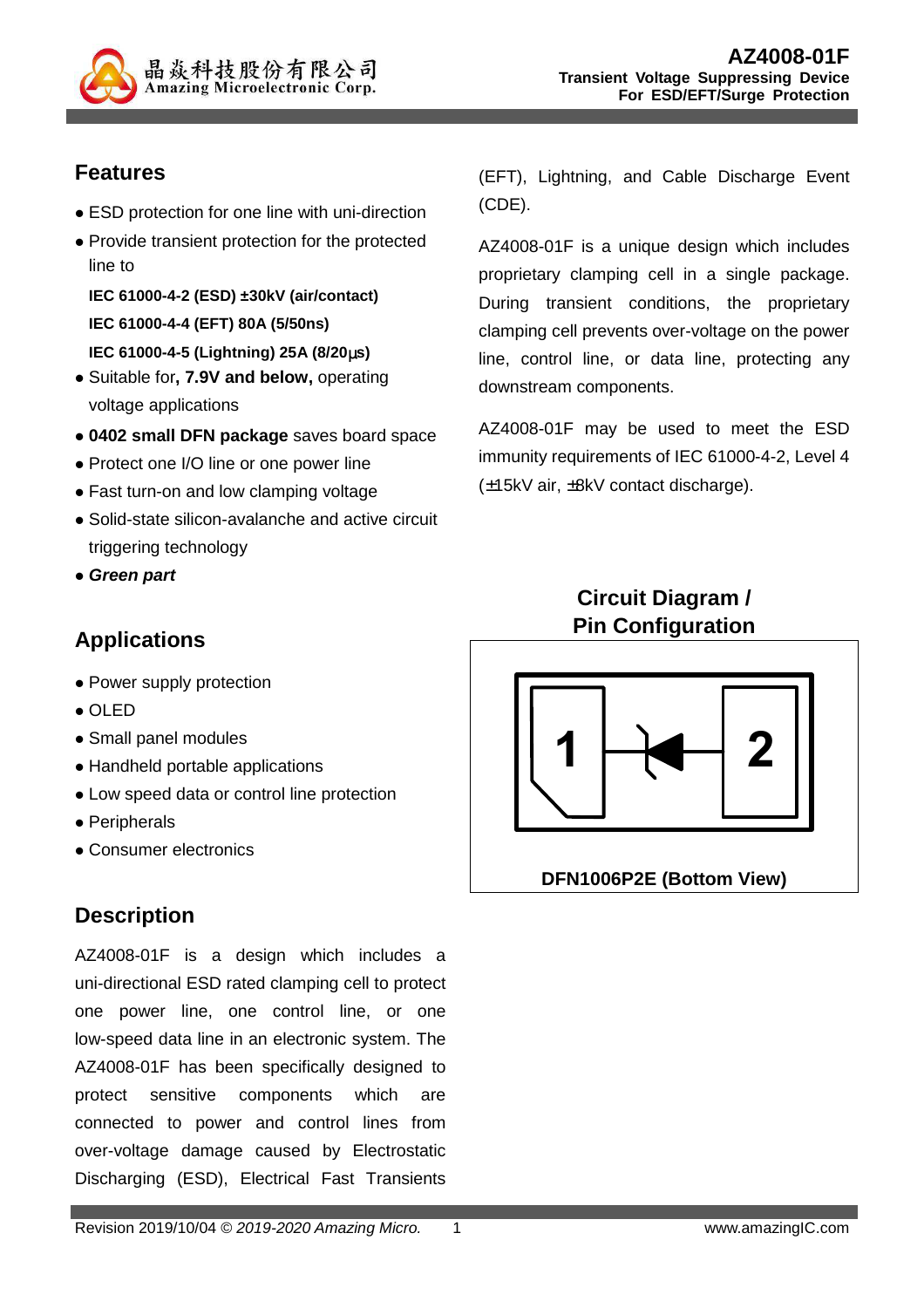

#### **SPECIFICATIONS**

| <b>ABSOLUTE MAXIMUM RATINGS</b> ( $T_A = 25^\circ\text{C}$ , unless otherwise specified) |                        |                 |             |  |
|------------------------------------------------------------------------------------------|------------------------|-----------------|-------------|--|
| <b>PARAMETER</b>                                                                         | <b>SYMBOL</b>          | <b>RATING</b>   | <b>UNIT</b> |  |
| Peak Pulse Current (tp=8/20µs)                                                           | <b>I</b> pp            | 25              | A           |  |
| Operating Voltage (pin-1 to pin-2)                                                       | $V_{DC}$               | 7.9             | V           |  |
| ESD per IEC 61000-4-2 (Air)                                                              | $V_{ESD-1}$            | ±30             | kV          |  |
| ESD per IEC 61000-4-2 (Contact)                                                          | $V_{ESD-2}$            | ±30             |             |  |
| <b>Lead Soldering Temperature</b>                                                        | $T_{SOL}$              | 260 (10 sec.)   | $^{\circ}C$ |  |
| <b>Operating Temperature</b>                                                             | $T_{OP}$               | $-55$ to $+125$ | $^{\circ}C$ |  |
| Storage Temperature                                                                      | ${\sf T}_{\text{STO}}$ | $-55$ to $+150$ | $\rm ^{o}C$ |  |

| <b>ELECTRICAL CHARACTERISTICS</b>               |                                               |                                                                                                |            |            |            |             |
|-------------------------------------------------|-----------------------------------------------|------------------------------------------------------------------------------------------------|------------|------------|------------|-------------|
| <b>PARAMETER</b>                                | <b>SYMBOL</b>                                 | <b>CONDITION</b>                                                                               | <b>MIN</b> | <b>TYP</b> | <b>MAX</b> | <b>UNIT</b> |
| <b>Reverse Stand-Off</b><br>Voltage             | $V_{RWM}$                                     | Pin-1 to pin-2, $T = 25^{\circ}$ C.                                                            |            |            | 7.9        | $\vee$      |
| Reverse Leakage<br>Current                      | $I_{\text{Leak}}$                             | $V_{RWM}$ = 7.9V, T = 25 <sup>o</sup> C, pin-1 to<br>pin-2.                                    |            |            | 250        | nA          |
| Reverse Breakdown<br>Voltage                    | $V_{BV}$                                      | $I_{\text{BV}} = 1 \mu A$ , T = 25 <sup>o</sup> C, pin-1 to<br>pin-2.                          | 8          |            | 9          | $\vee$      |
| <b>Forward Voltage</b>                          | $V_F$                                         | $I_F = 15 \text{mA}, T = 25^{\circ}\text{C}, \text{pin-2 to}$<br>pin-1.                        | 0.6        |            | 1.2        | $\vee$      |
| Surge Clamping                                  |                                               | $I_{PP} = 10A$ , T = 25°C, pin-1 to<br>pin-2.                                                  |            | 9.5        |            | $\vee$      |
| V <sub>CL-surge</sub><br>Voltage                | $I_{PP} = 25A$ , T = 25°C, pin-1 to<br>pin-2. |                                                                                                | 10.5       |            | $\vee$     |             |
| <b>ESD Clamping</b><br>Voltage (Note 1)         | $V_{CL-ESD}$                                  | IEC 61000-4-2 +8kV ( $I_{TLP}$ =<br>16A), $T = 25^{\circ}C$ , contact mode,<br>pin-1 to pin-2. |            | 10         |            | $\vee$      |
| <b>ESD Dynamic</b><br><b>Turn-on Resistance</b> | $R_{\text{dynamic}}$                          | IEC 61000-4-2, 0~+8kV,<br>contact mode, $T = 25^{\circ}C$ , pin-1<br>to pin-2.                 |            | 0.05       |            | Ω           |
| <b>Channel Input</b><br>Capacitance             | $C_{IN}$                                      | $V_{\text{IN}}$ = 0V, f = 1MHz, pin-1 to<br>pin-2, $T = 25 °C$ .                               |            | 210        | 250        | pF          |

Note 1: ESD Clamping Voltage was measured by Transmission Line Pulsing (TLP) System.

TLP conditions:  $Z_0 = 50\Omega$ ,  $t_0 = 100$ ns,  $t_r = 1$ ns.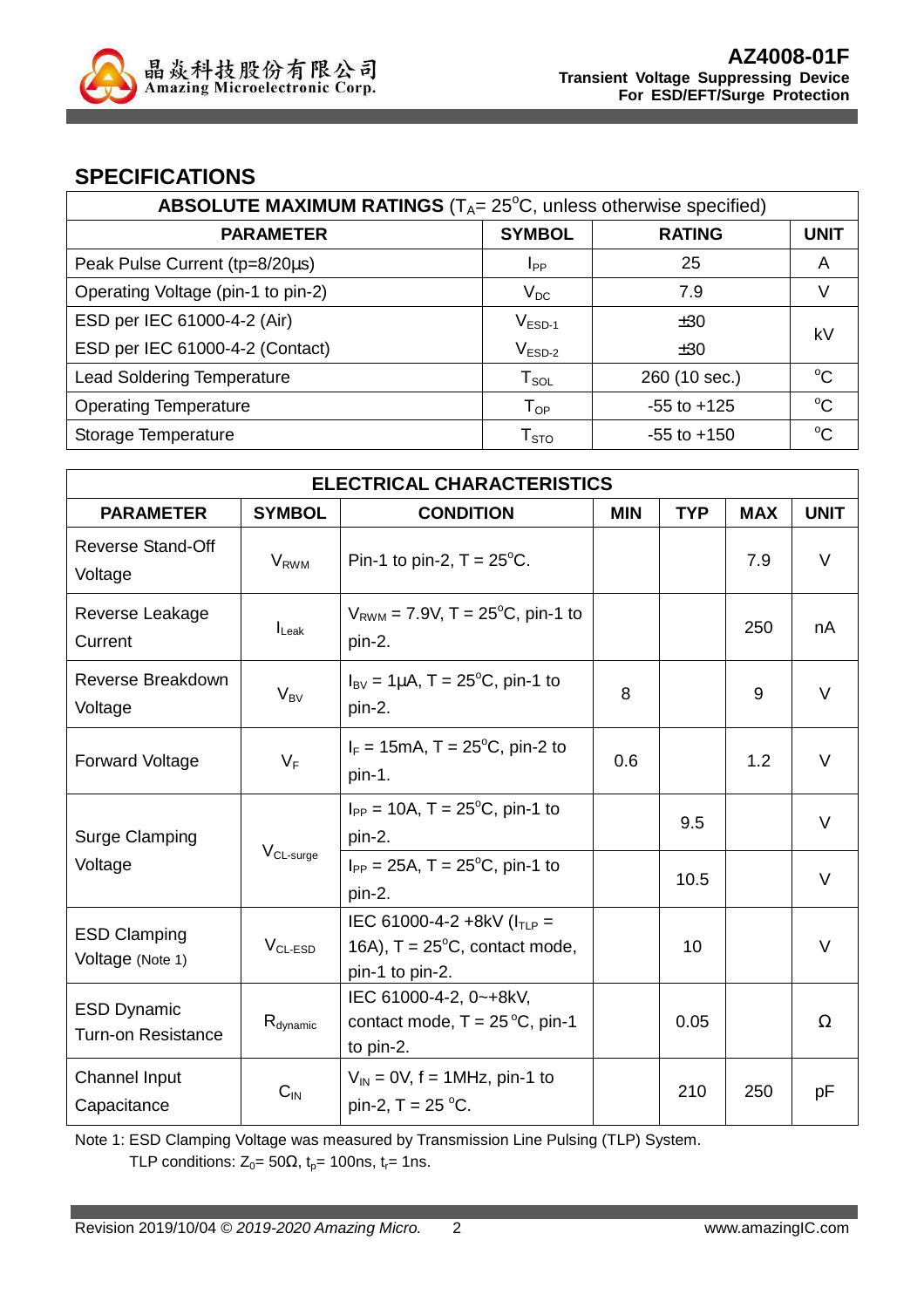

# **Typical Characteristics**

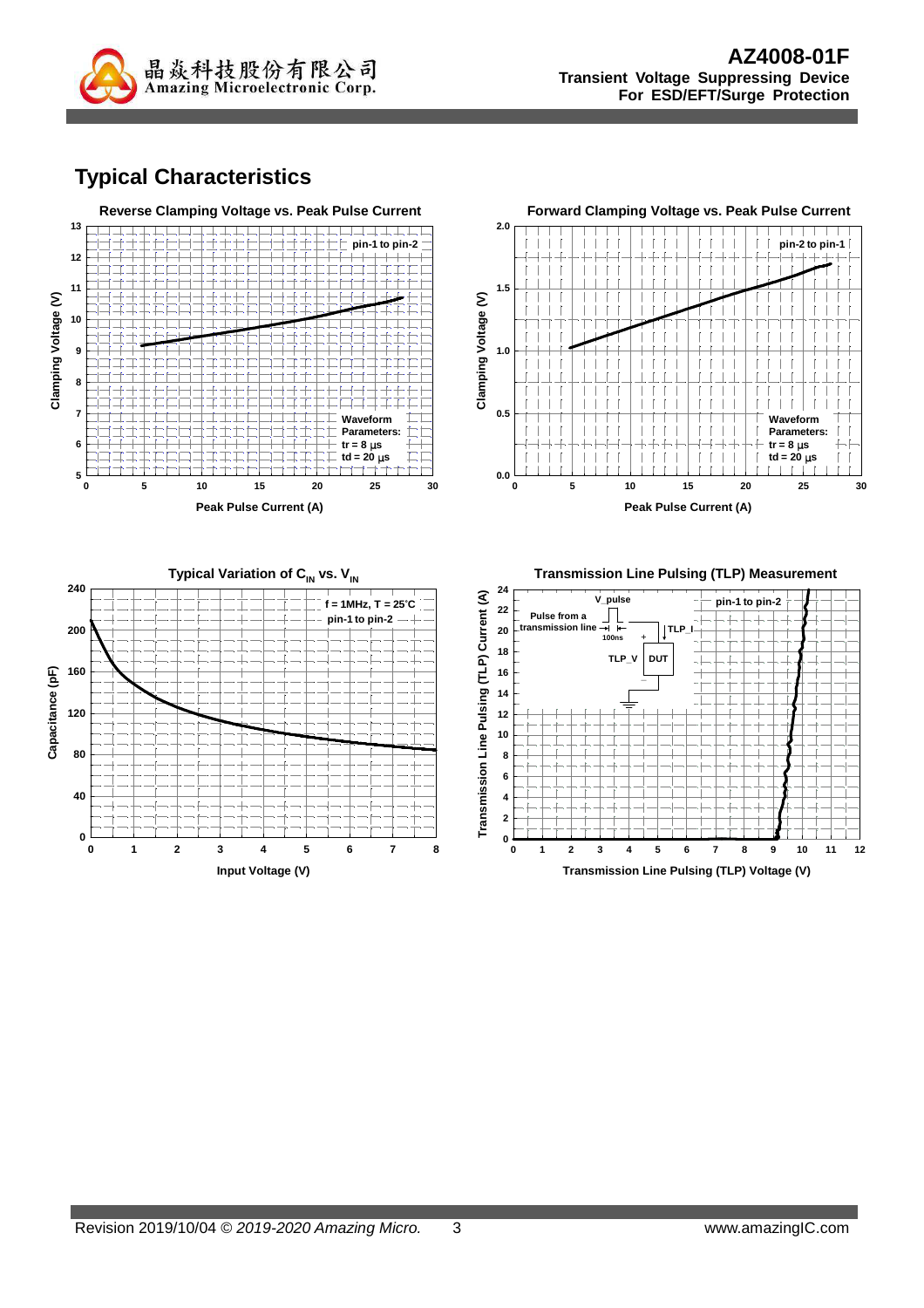

# **Application Information**

The AZ4008-01F is designed to protect one line against system ESD / EFT / Lightning pulses by clamping it to an acceptable reference.

The usage of the AZ4008-01F is shown in Fig. 1. Protected lines, such as data lines, control lines, or power lines, are connected to pin 1. The pin 2 should be connected to a ground plane on the board. In order to minimize parasitic inductance in the board traces, all path lengths connected to the pins of AZ4008-01F should be kept as short as possible.

In order to obtain enough suppression of ESD induced transient, a good circuit board is critical. Thus, the following guidelines are recommended:

- Minimize the path length between the protected lines and the AZ4008-01F.
- Place the AZ4008-01F near the input terminals or connectors to restrict transient coupling.
- The ESD current return path to ground should be kept as short as possible.
- Use ground planes whenever possible.
- NEVER route critical signals near board edges and near the lines which the ESD transient easily injects to.



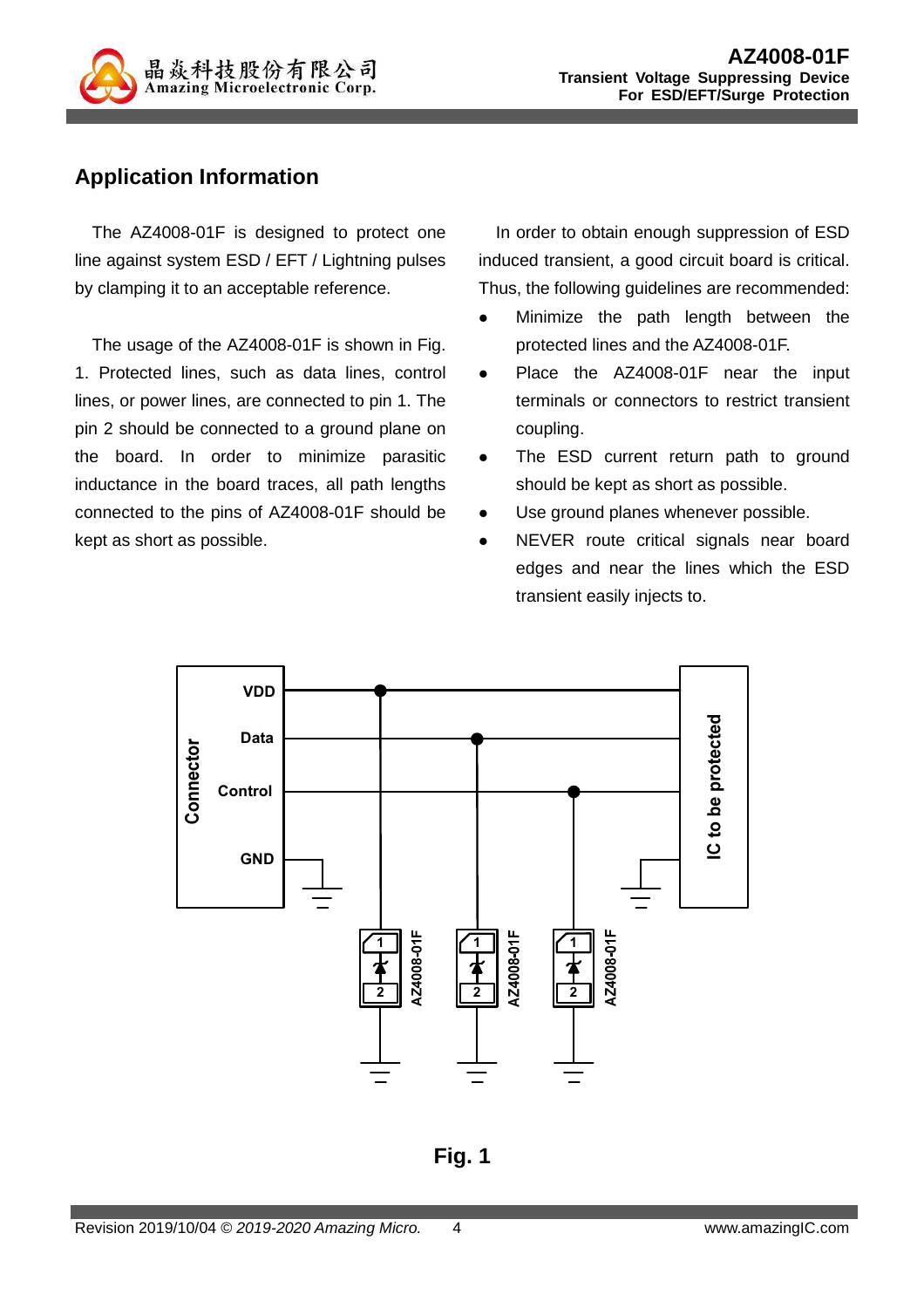

#### **Mechanical Details**



**BOTTOM VIEW**

#### **PACKAGE DIMENSIONS**

| <b>SYMBOL</b> | <b>MILLIMETERS</b> |          |  |  |
|---------------|--------------------|----------|--|--|
|               | MIN.               | MAX.     |  |  |
| Е             | 0.95               | 1.05     |  |  |
| D             | 0.55               | 0.65     |  |  |
| A             | 0.45               | 0.55     |  |  |
| е             |                    | 0.45 BSC |  |  |
| L             | 0.20               | 0.30     |  |  |
| r.            | 0.45               | 0.55     |  |  |





#### Notes:

This LAND LAYOUT is for reference purposes only. Please consult your manufacturing partners to ensure your company's PCB design guidelines are met.